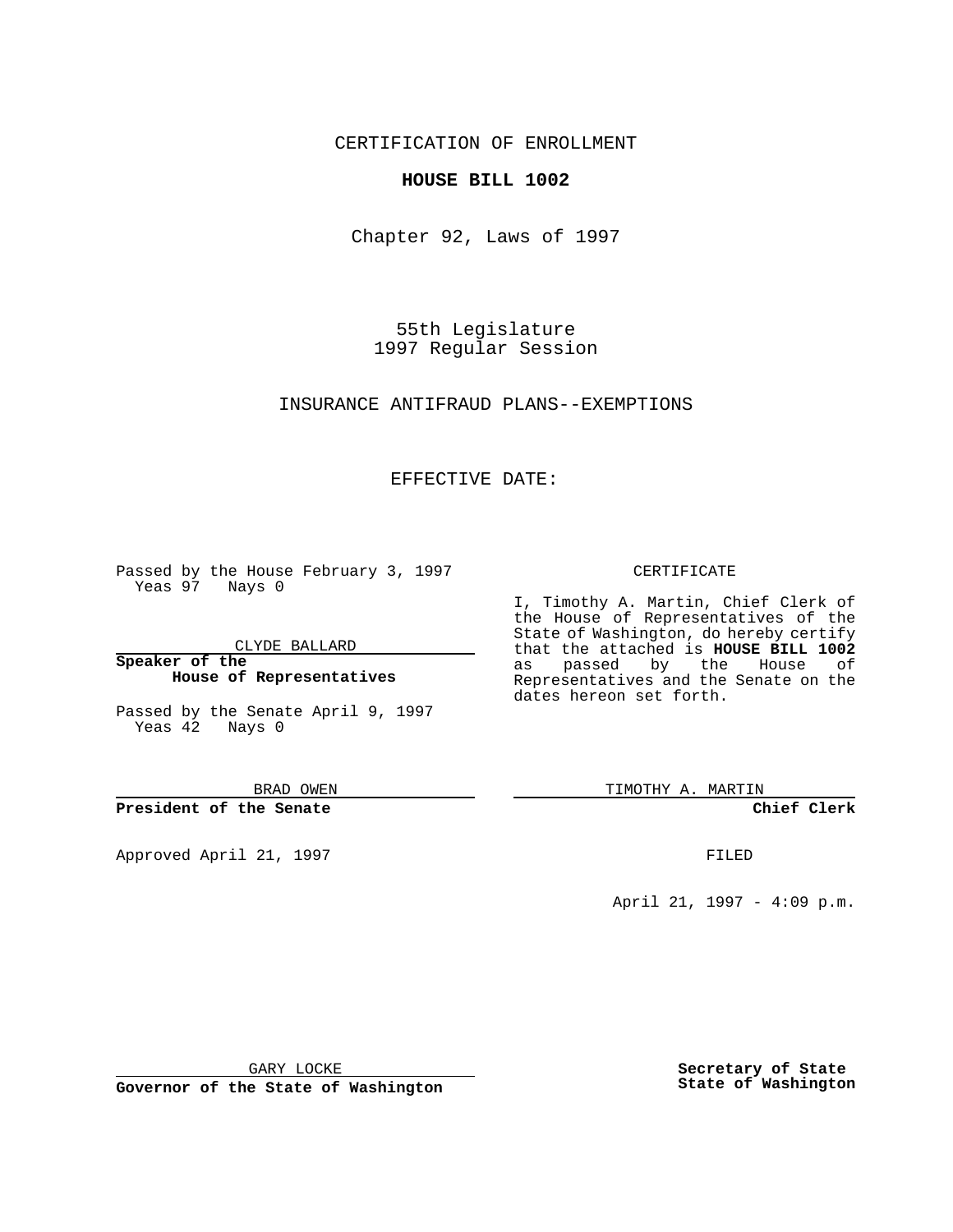## **HOUSE BILL 1002** \_\_\_\_\_\_\_\_\_\_\_\_\_\_\_\_\_\_\_\_\_\_\_\_\_\_\_\_\_\_\_\_\_\_\_\_\_\_\_\_\_\_\_\_\_\_\_

\_\_\_\_\_\_\_\_\_\_\_\_\_\_\_\_\_\_\_\_\_\_\_\_\_\_\_\_\_\_\_\_\_\_\_\_\_\_\_\_\_\_\_\_\_\_\_

Passed Legislature - 1997 Regular Session

**State of Washington 55th Legislature 1997 Regular Session**

**By** Representatives L. Thomas, Dyer and Mielke

Read first time 01/13/97. Referred to Committee on Financial Institutions & Insurance.

1 AN ACT Relating to insurance antifraud plans; and amending RCW 2 48.30A.045.

3 BE IT ENACTED BY THE LEGISLATURE OF THE STATE OF WASHINGTON:

4 **Sec. 1.** RCW 48.30A.045 and 1995 c 285 s 9 are each amended to read 5 as follows:

6 (1) Each insurer licensed to write direct insurance in this state, except those exempted in subsection (2) of this section, shall institute and maintain an insurance antifraud plan. An insurer licensed on July 1, 1995, shall file its antifraud plan with the insurance commissioner no later than December 31, 1995. An insurer licensed after July 1, 1995, shall file its antifraud plan within six months of licensure. An insurer shall file any change to the antifraud plan with the insurance commissioner within thirty days after the plan has been modified.

15 (2) This section does not apply to health carriers, as defined in 16 RCW 48.43.005, life insurers, or title insurers; or property or 17 casualty insurers with annual gross written medical malpractice 18 insurance premiums in this state that exceed fifty percent of their 19 total annual gross written premiums in this state; or all credit-